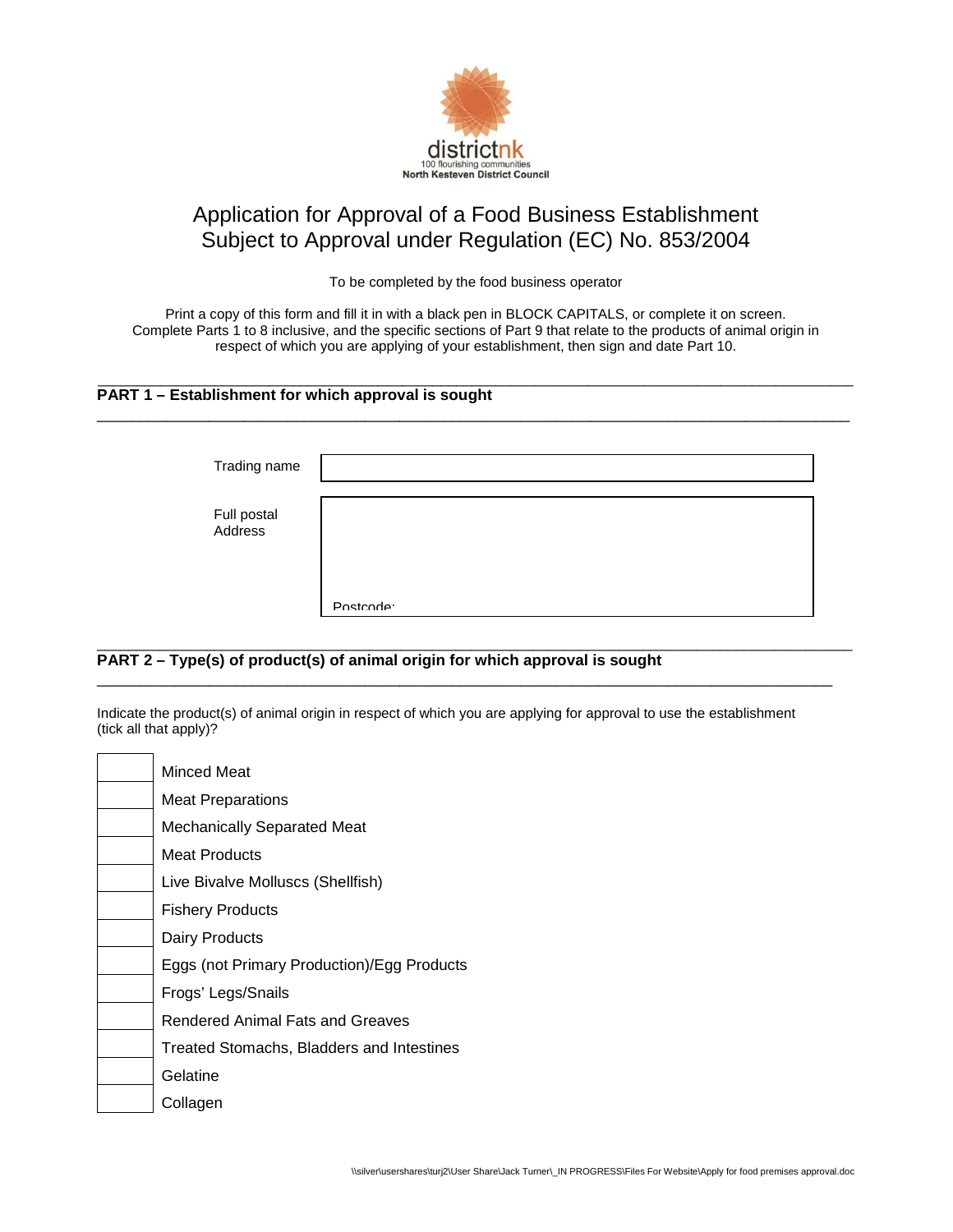

| Name and full<br><b>Address of Food Business</b><br>Operator |                |    |    |
|--------------------------------------------------------------|----------------|----|----|
|                                                              | Postcode       |    |    |
| Tel (Incl. Dialling code)                                    |                |    |    |
| Fax (Incl. Dialling code)                                    |                |    |    |
| E-mail                                                       |                |    |    |
|                                                              |                |    |    |
| Full names of managers<br>of the establishment               | $\mathbf{1}$ . | 2. | 3. |
| Job titles                                                   | $\mathbf 1$ .  | 2. | 3. |
|                                                              |                |    |    |
| Full Names of others<br>In control of the business           | $\mathbf{1}$ . | 2. | 3. |
| Job titles                                                   | 1.             | 2. | 3. |
|                                                              |                |    |    |

\_\_\_\_\_\_\_\_\_\_\_\_\_\_\_\_\_\_\_\_\_\_\_\_\_\_\_\_\_\_\_\_\_\_\_\_\_\_\_\_\_\_\_\_\_\_\_\_\_\_\_\_\_\_\_\_\_\_\_\_\_\_\_\_\_\_\_\_\_\_\_\_\_\_\_\_\_\_\_\_\_\_\_\_\_\_\_

\_\_\_\_\_\_\_\_\_\_\_\_\_\_\_\_\_\_\_\_\_\_\_\_\_\_\_\_\_\_\_\_\_\_\_\_\_\_\_\_\_\_\_\_\_\_\_\_\_\_\_\_\_\_\_\_\_\_\_\_\_\_\_\_\_\_\_\_\_\_\_\_\_\_\_\_\_\_\_\_\_\_\_\_\_\_\_

# **PART 4 – Use of the establishment**

Which of the following activities will be conducted in/from the establishment (tick all that apply)?

| Stand-alone cold store                                              |
|---------------------------------------------------------------------|
| Wholesale market                                                    |
| Manufacture                                                         |
| Other processing (please specify)                                   |
| Packing                                                             |
| Storage                                                             |
| <b>Distribution</b>                                                 |
| Cash and Carry/Wholesale                                            |
| Catering (preparation of food for consumption in the establishment) |
| Retail (direct sale to consumers or other customers)                |
| Market stall or mobile vendor                                       |
| Other (please specify)                                              |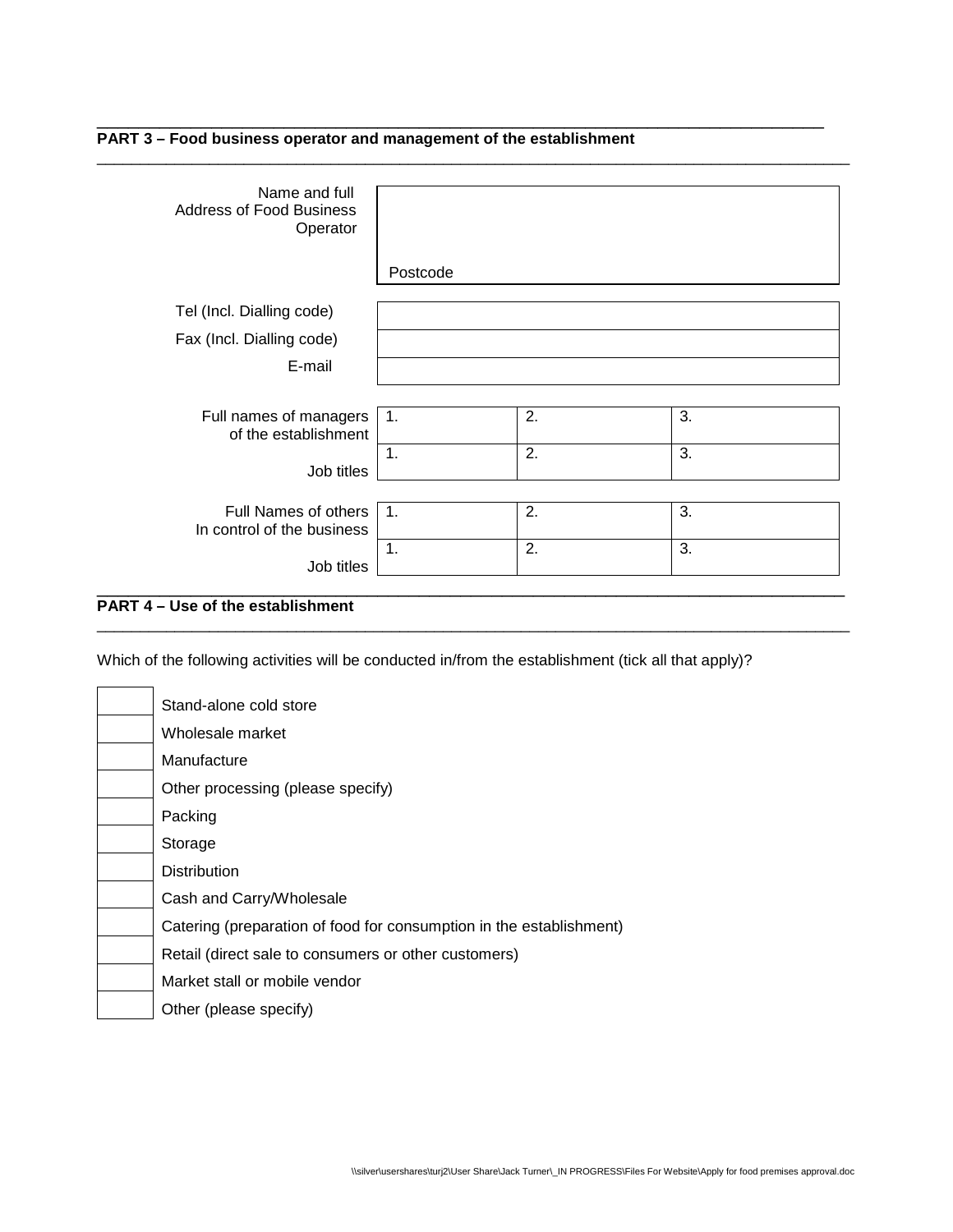# **PART 5 – Transport of products from the establishment**

How will products be transported from the establishment (tick all that apply)?

| Your own vehicle(s)        |
|----------------------------|
| Contract/Private Haulier   |
| Purchaser's own vehicle(s) |
| Other (please specify)     |

#### \_\_\_\_\_\_\_\_\_\_\_\_\_\_\_\_\_\_\_\_\_\_\_\_\_\_\_\_\_\_\_\_\_\_\_\_\_\_\_\_\_\_\_\_\_\_\_\_\_\_\_\_\_\_\_\_\_\_\_\_\_\_\_\_\_\_\_\_\_\_\_\_\_\_\_\_\_\_\_\_\_\_\_\_\_\_\_ **PART 6 – Supply of products from the establishment to other establishments**

| Other businesses that manufacture or process food                                     |
|---------------------------------------------------------------------------------------|
| Wholesale packers                                                                     |
| Cold stores that are not part of the establishment to which this application relates  |
| Warehouses that are not part of the establishment to which this application relates   |
| Restaurants, hotels, canteens or similar catering businesses                          |
| Take-away businesses                                                                  |
| Retail shops, supermarkets, stalls or mobile vendors that you own                     |
| Retail shops, supermarkets, stalls or mobile vendors that you do not own              |
| Members of the public direct from the establishment to which this application relates |
| Other (please specify)                                                                |

\_\_\_\_\_\_\_\_\_\_\_\_\_\_\_\_\_\_\_\_\_\_\_\_\_\_\_\_\_\_\_\_\_\_\_\_\_\_\_\_\_\_\_\_\_\_\_\_\_\_\_\_\_\_\_\_\_\_\_\_\_\_\_\_\_\_\_\_\_\_\_\_\_\_\_\_\_\_\_\_\_\_\_\_\_\_\_

\_\_\_\_\_\_\_\_\_\_\_\_\_\_\_\_\_\_\_\_\_\_\_\_\_\_\_\_\_\_\_\_\_\_\_\_\_\_\_\_\_\_\_\_\_\_\_\_\_\_\_\_\_\_\_\_\_\_\_\_\_\_\_\_\_\_\_\_\_\_\_\_\_\_\_\_\_\_\_\_\_\_\_\_\_\_\_

\_\_\_\_\_\_\_\_\_\_\_\_\_\_\_\_\_\_\_\_\_\_\_\_\_\_\_\_\_\_\_\_\_\_\_\_\_\_\_\_\_\_\_\_\_\_\_\_\_\_\_\_\_\_\_\_\_\_\_\_\_\_\_\_\_\_\_\_\_\_\_\_\_\_\_\_\_\_\_\_\_\_\_\_\_\_\_

#### \_\_\_\_\_\_\_\_\_\_\_\_\_\_\_\_\_\_\_\_\_\_\_\_\_\_\_\_\_\_\_\_\_\_\_\_\_\_\_\_\_\_\_\_\_\_\_\_\_\_\_\_\_\_\_\_\_\_\_\_\_\_\_\_\_\_\_\_\_\_\_\_\_\_\_\_\_\_\_\_\_\_\_\_\_\_\_ **PART 7 – Other activities on the same site**

Will any of the following activities be conducted on the same site as, or within, the establishment to which this application for approval relates?

\_\_\_\_\_\_\_\_\_\_\_\_\_\_\_\_\_\_\_\_\_\_\_\_\_\_\_\_\_\_\_\_\_\_\_\_\_\_\_\_\_\_\_\_\_\_\_\_\_\_\_\_\_\_\_\_\_\_\_\_\_\_\_\_\_\_\_\_\_\_\_\_\_\_\_\_\_\_\_\_\_\_\_\_\_\_\_

|                                                                                                  | YFS | NO. | APPROVAL<br>CODE |
|--------------------------------------------------------------------------------------------------|-----|-----|------------------|
| Slaughter, including pigs, sheep, cattle, poultry,<br>game, goats, rabbits, ratites, others etc. |     |     |                  |
| Cutting fresh (including chilled and frozen)                                                     |     |     |                  |
| Meat, poultry, meat or game or others:<br>Storage of fresh (including chilled and                |     |     |                  |
| Frozen) meat, poultry or game:                                                                   |     |     |                  |
|                                                                                                  |     |     |                  |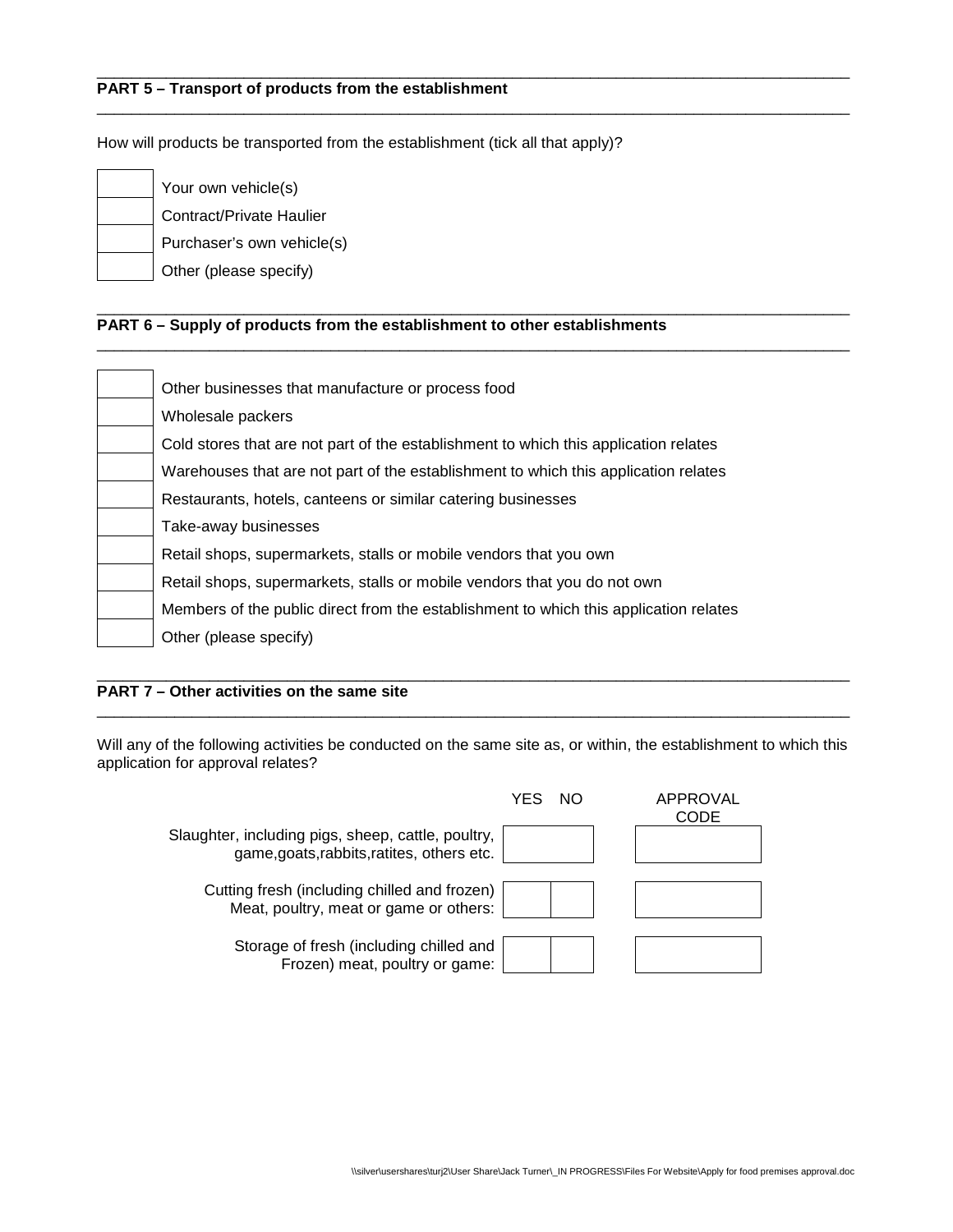# **PART 8 – Information and documentation**

The following information is required in order to process your application and should be sent with this application form if possible. Please indicate which information you are sending now (N.B. information that is not sent now will still be required before your application can be determined).

\_\_\_\_\_\_\_\_\_\_\_\_\_\_\_\_\_\_\_\_\_\_\_\_\_\_\_\_\_\_\_\_\_\_\_\_\_\_\_\_\_\_\_\_\_\_\_\_\_\_\_\_\_\_\_\_\_\_\_\_\_\_\_\_\_\_\_\_\_\_\_\_\_\_\_\_\_\_\_\_\_\_\_\_\_\_\_

\_\_\_\_\_\_\_\_\_\_\_\_\_\_\_\_\_\_\_\_\_\_\_\_\_\_\_\_\_\_\_\_\_\_\_\_\_\_\_\_\_\_\_\_\_\_\_\_\_\_\_\_\_\_\_\_\_\_\_\_\_\_\_\_\_\_\_\_\_\_\_\_\_\_\_\_\_\_\_\_\_\_\_\_\_\_\_

| A detailed scale plan of the (proposed) establishment showing the location of rooms and<br>other areas to be used for the storage and processing of raw materials, product and waste,<br>and the layout of facilities and equipment<br>A description of the (proposed) food safety management system based on HACCP<br>principles<br>A description of the (proposed) establishment and equipment maintenance arrangements |
|---------------------------------------------------------------------------------------------------------------------------------------------------------------------------------------------------------------------------------------------------------------------------------------------------------------------------------------------------------------------------------------------------------------------------|
| A description of the (proposed) establishment, equipment, and transport cleaning<br>arrangements                                                                                                                                                                                                                                                                                                                          |
| A description of the (proposed) waste collection and disposal arrangements                                                                                                                                                                                                                                                                                                                                                |
| A description of the (proposed) water supply                                                                                                                                                                                                                                                                                                                                                                              |
| A description of the (proposed) water supply quality testing arrangements                                                                                                                                                                                                                                                                                                                                                 |
| A description of the (proposed) arrangements for product testing                                                                                                                                                                                                                                                                                                                                                          |
| A description of the (proposed) pest control arrangements                                                                                                                                                                                                                                                                                                                                                                 |
| A description of the (proposed) monitoring arrangements for staff health                                                                                                                                                                                                                                                                                                                                                  |
| A description of the (proposed) staff hygiene training arrangements                                                                                                                                                                                                                                                                                                                                                       |
| A description of the (proposed) arrangements for record keeping<br>A description of the (proposed) arrangements for applying the identification mark to product<br>packaging or wrapping                                                                                                                                                                                                                                  |

#### \_\_\_\_\_\_\_\_\_\_\_\_\_\_\_\_\_\_\_\_\_\_\_\_\_\_\_\_\_\_\_\_\_\_\_\_\_\_\_\_\_\_\_\_\_\_\_\_\_\_\_\_\_\_\_\_\_\_\_\_\_\_\_\_\_\_\_\_\_\_\_\_\_\_\_\_\_\_\_\_\_\_\_\_\_\_ **PART 9 – Products to be handled in the establishment/activities**

Which of the following activities will be conducted in the establishment? Indicate by giving the approximate quantities to be handled in kilograms or litres per week (tick all that apply).

\_\_\_\_\_\_\_\_\_\_\_\_\_\_\_\_\_\_\_\_\_\_\_\_\_\_\_\_\_\_\_\_\_\_\_\_\_\_\_\_\_\_\_\_\_\_\_\_\_\_\_\_\_\_\_\_\_\_\_\_\_\_\_\_\_\_\_\_\_\_\_\_\_\_\_\_\_\_\_\_\_\_\_\_\_\_\_

\_\_\_\_\_\_\_\_\_\_\_\_\_\_\_\_\_\_\_\_\_\_\_\_\_\_\_\_\_\_\_\_\_\_\_\_\_\_\_\_\_\_\_\_\_\_\_\_\_\_\_\_\_\_\_\_\_\_\_\_\_\_\_\_\_\_\_\_\_\_\_\_\_\_\_\_\_\_\_\_\_\_\_\_\_\_\_

#### \_\_\_\_\_\_\_\_\_\_\_\_\_\_\_\_\_\_\_\_\_\_\_\_\_\_\_\_\_\_\_\_\_\_\_\_\_\_\_\_\_\_\_\_\_\_\_\_\_\_\_\_\_\_\_\_\_\_\_\_\_\_\_\_\_\_\_\_\_\_\_\_\_\_\_\_\_\_\_\_\_\_\_\_ **PART 9(1) – Minced Meat and Meat Preparations**

Handling minced meat Handling meat preparations

Full details of activities and specific products handled

How many tonnes of minced meat in total will be handled in the establishment per week on average?

How many tonnes of meat preparations in total will be handled in the establishment per week on average?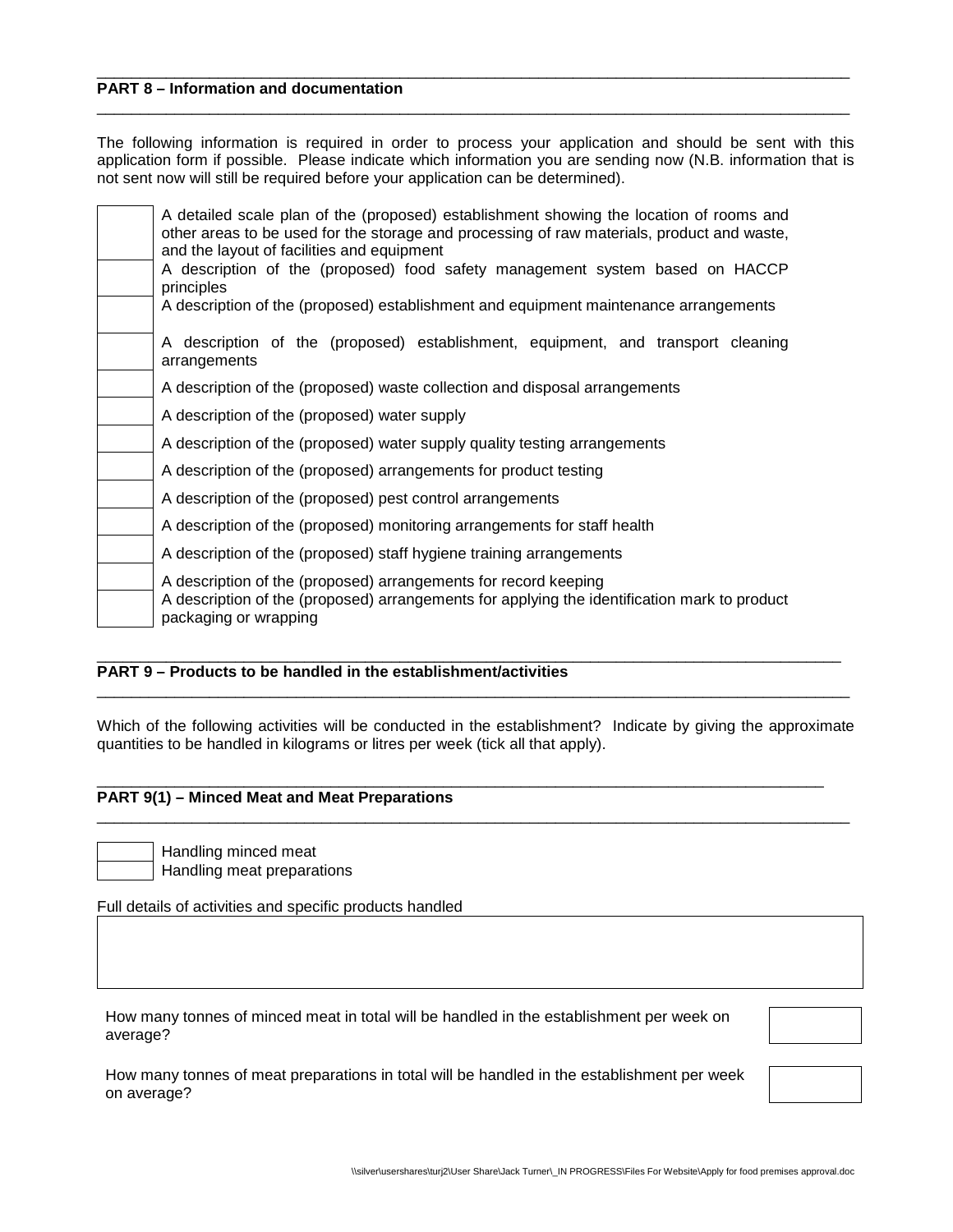#### \_\_\_\_\_\_\_\_\_\_\_\_\_\_\_\_\_\_\_\_\_\_\_\_\_\_\_\_\_\_\_\_\_\_\_\_\_\_\_\_\_\_\_\_\_\_\_\_\_\_\_\_\_\_\_\_\_\_\_\_\_\_\_\_\_\_\_\_\_\_\_\_\_\_\_\_\_\_\_\_\_\_\_\_ **PART 9(2) – Mechanically Separated Meat**

Full details of activities and specific products handled

How many tonnes of meat preparations in total will be handled in the establishment per week on average?

\_\_\_\_\_\_\_\_\_\_\_\_\_\_\_\_\_\_\_\_\_\_\_\_\_\_\_\_\_\_\_\_\_\_\_\_\_\_\_\_\_\_\_\_\_\_\_\_\_\_\_\_\_\_\_\_\_\_\_\_\_\_\_\_\_\_\_\_\_\_\_\_\_\_\_\_\_\_\_\_\_\_\_\_

\_\_\_\_\_\_\_\_\_\_\_\_\_\_\_\_\_\_\_\_\_\_\_\_\_\_\_\_\_\_\_\_\_\_\_\_\_\_\_\_\_\_\_\_\_\_\_\_\_\_\_\_\_\_\_\_\_\_\_\_\_\_\_\_\_\_\_\_\_\_\_\_\_\_\_\_\_\_\_\_\_\_\_\_\_\_\_

\_\_\_\_\_\_\_\_\_\_\_\_\_\_\_\_\_\_\_\_\_\_\_\_\_\_\_\_\_\_\_\_\_\_\_\_\_\_\_\_\_\_\_\_\_\_\_\_\_\_\_\_\_\_\_\_\_\_\_\_\_\_\_\_\_\_\_\_\_\_\_\_\_\_\_\_\_\_\_\_\_\_\_\_\_\_\_

### **PART 9(3) – Meat Products**

Full details of activities and specific products handled

How many tonnes of meat products will be handled in the establishment per week on average?

\_\_\_\_\_\_\_\_\_\_\_\_\_\_\_\_\_\_\_\_\_\_\_\_\_\_\_\_\_\_\_\_\_\_\_\_\_\_\_\_\_\_\_\_\_\_\_\_\_\_\_\_\_\_\_\_\_\_\_\_\_\_\_\_\_\_\_\_\_\_\_\_\_\_\_\_\_\_\_\_\_\_\_\_

\_\_\_\_\_\_\_\_\_\_\_\_\_\_\_\_\_\_\_\_\_\_\_\_\_\_\_\_\_\_\_\_\_\_\_\_\_\_\_\_\_\_\_\_\_\_\_\_\_\_\_\_\_\_\_\_\_\_\_\_\_\_\_\_\_\_\_\_\_\_\_\_\_\_\_\_\_\_\_\_\_\_\_\_\_\_\_

## **PART 9(4) – Live Bivalve Molluscs (Shellfish)/Fishery Products**

Full details of activities and specific products handled

How many tonnes of Live Bivalve Molluscs (Shellfish)/Fishery Products will be handled in the establishment per week on average?

\_\_\_\_\_\_\_\_\_\_\_\_\_\_\_\_\_\_\_\_\_\_\_\_\_\_\_\_\_\_\_\_\_\_\_\_\_\_\_\_\_\_\_\_\_\_\_\_\_\_\_\_\_\_\_\_\_\_\_\_\_\_\_\_\_\_\_\_\_\_\_\_\_\_\_\_\_\_\_\_\_\_\_

\_\_\_\_\_\_\_\_\_\_\_\_\_\_\_\_\_\_\_\_\_\_\_\_\_\_\_\_\_\_\_\_\_\_\_\_\_\_\_\_\_\_\_\_\_\_\_\_\_\_\_\_\_\_\_\_\_\_\_\_\_\_\_\_\_\_\_\_\_\_\_\_\_\_\_\_\_\_\_\_\_\_\_\_\_\_\_

# **PART 9(5) – Raw Milk/Dairy Products**

Raw Milk Dairy Products

Full details of activities and specific products handled

How many litres of Raw Milk will be handled in the establishment per week on average?

How many litres/tonnes of Dairy Products will be handled in the establishment per week on average?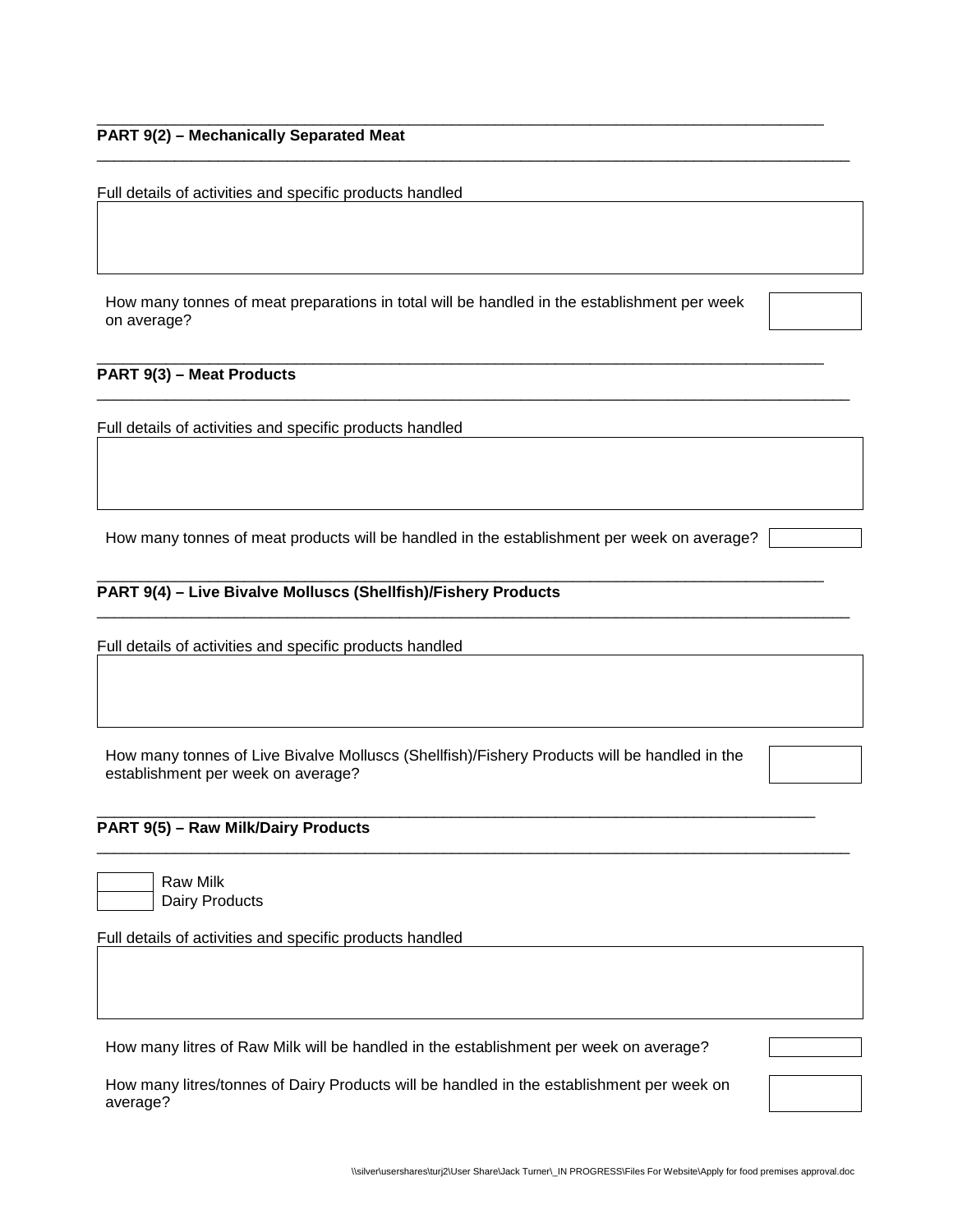# **PART 9(6) – Eggs (not Primary Production)/Egg Products**

Full details of activities and specific products handled:

The establishment shown in Part 3 has been granted the following derogations:

How many tonnes of Eggs will be packed in the establishment per week on average?

How many litres of Egg Products will be handled in the establishment per week on average?

\_\_\_\_\_\_\_\_\_\_\_\_\_\_\_\_\_\_\_\_\_\_\_\_\_\_\_\_\_\_\_\_\_\_\_\_\_\_\_\_\_\_\_\_\_\_\_\_\_\_\_\_\_\_\_\_\_\_\_\_\_\_\_\_\_\_\_\_\_\_\_\_\_\_\_\_\_\_\_\_\_\_\_

\_\_\_\_\_\_\_\_\_\_\_\_\_\_\_\_\_\_\_\_\_\_\_\_\_\_\_\_\_\_\_\_\_\_\_\_\_\_\_\_\_\_\_\_\_\_\_\_\_\_\_\_\_\_\_\_\_\_\_\_\_\_\_\_\_\_\_\_\_\_\_\_\_\_\_\_\_\_\_\_\_\_\_\_

\_\_\_\_\_\_\_\_\_\_\_\_\_\_\_\_\_\_\_\_\_\_\_\_\_\_\_\_\_\_\_\_\_\_\_\_\_\_\_\_\_\_\_\_\_\_\_\_\_\_\_\_\_\_\_\_\_\_\_\_\_\_\_\_\_\_\_\_\_\_\_\_\_\_\_\_\_\_\_\_\_\_\_

\_\_\_\_\_\_\_\_\_\_\_\_\_\_\_\_\_\_\_\_\_\_\_\_\_\_\_\_\_\_\_\_\_\_\_\_\_\_\_\_\_\_\_\_\_\_\_\_\_\_\_\_\_\_\_\_\_\_\_\_\_\_\_\_\_\_\_\_\_\_\_\_\_\_\_\_\_\_\_\_\_\_\_\_

# **PART 9(7) – Frogs' Legs and Snails**

Frogs' Legs **Snails** 

Full details of activities and specific products handled:

| How many tonnes of frogs' legs in total will be handled in the establishment per week on |  |  |
|------------------------------------------------------------------------------------------|--|--|
| average?                                                                                 |  |  |

How many tonnes of snails in total will be handled in the establishment per week on average?

\_\_\_\_\_\_\_\_\_\_\_\_\_\_\_\_\_\_\_\_\_\_\_\_\_\_\_\_\_\_\_\_\_\_\_\_\_\_\_\_\_\_\_\_\_\_\_\_\_\_\_\_\_\_\_\_\_\_\_\_\_\_\_\_\_\_\_\_\_\_\_\_\_\_\_\_\_\_\_\_\_\_\_\_

#### \_\_\_\_\_\_\_\_\_\_\_\_\_\_\_\_\_\_\_\_\_\_\_\_\_\_\_\_\_\_\_\_\_\_\_\_\_\_\_\_\_\_\_\_\_\_\_\_\_\_\_\_\_\_\_\_\_\_\_\_\_\_\_\_\_\_\_\_\_\_\_\_\_\_\_\_\_\_\_\_\_\_\_ **PART 9(8) – Rendered Animal Fats and Greaves**

|  | and the control of the control of the                                           |  |
|--|---------------------------------------------------------------------------------|--|
|  |                                                                                 |  |
|  |                                                                                 |  |
|  |                                                                                 |  |
|  | the contract of the contract of the contract of the contract of the contract of |  |

Rendered Animal Fats Greaves

Full details of activities and specific products handled:

|          |  |  |  | How many tonnes of rendered animal fats will be handled in the establishment per week on |  |
|----------|--|--|--|------------------------------------------------------------------------------------------|--|
| average? |  |  |  |                                                                                          |  |

How many tonnes of greaves will be handled in the establishment per week on average?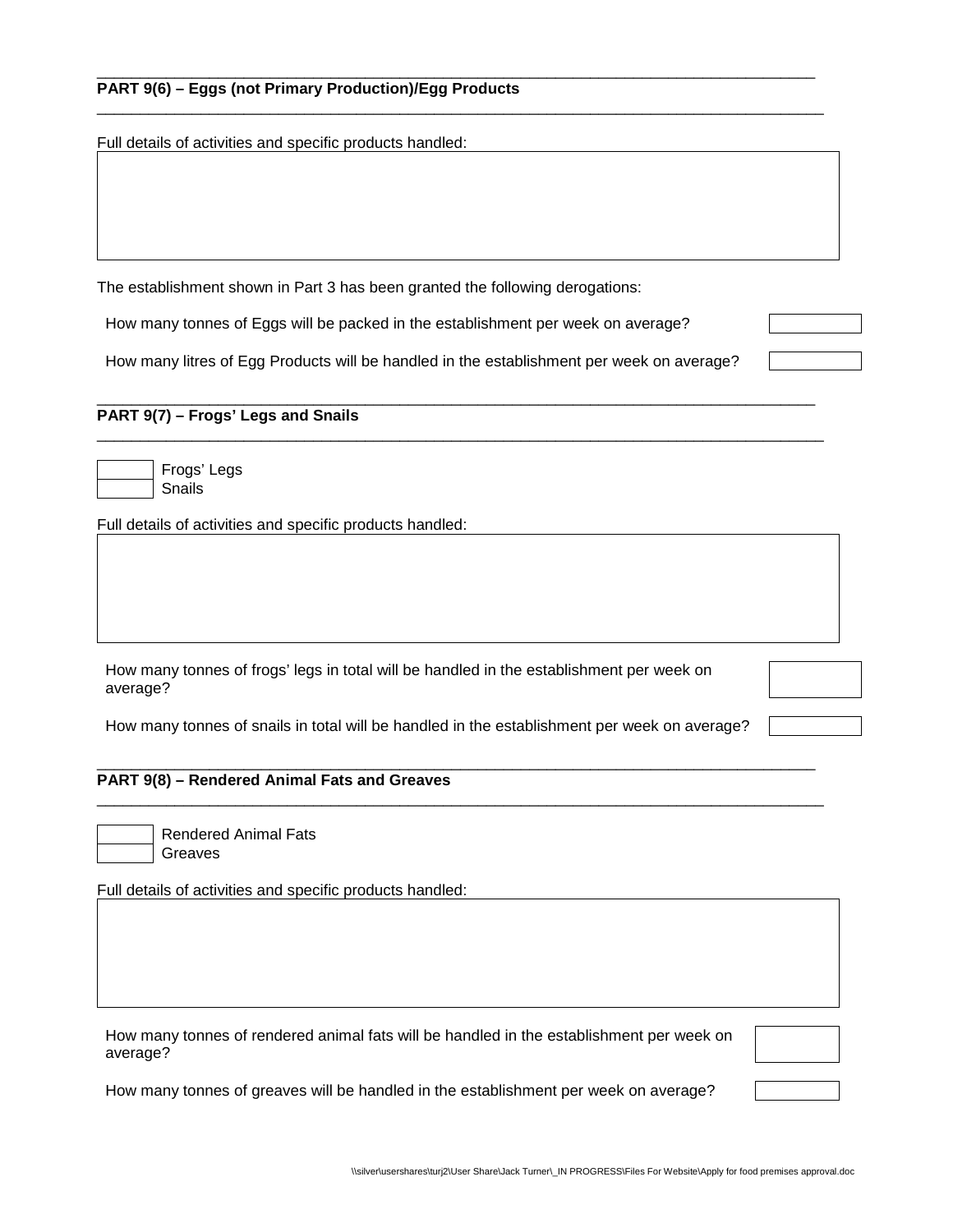Treated Stomachs Treated Bladders Treated Intestines

Full details of activities and specific products handled

**Approval Code:** 

How many tonnes of treated stomachs in total will be handled in the establishment per week on average?

\_\_\_\_\_\_\_\_\_\_\_\_\_\_\_\_\_\_\_\_\_\_\_\_\_\_\_\_\_\_\_\_\_\_\_\_\_\_\_\_\_\_\_\_\_\_\_\_\_\_\_\_\_\_\_\_\_\_\_\_\_\_\_\_\_\_\_\_\_\_\_\_\_\_\_\_\_\_\_\_\_\_\_\_

How many tonnes of treated bladders in total will be handled in the establishment per week on average?

How many tonnes of treated intestines in total will be handled in the establishment per week on average?

\_\_\_\_\_\_\_\_\_\_\_\_\_\_\_\_\_\_\_\_\_\_\_\_\_\_\_\_\_\_\_\_\_\_\_\_\_\_\_\_\_\_\_\_\_\_\_\_\_\_\_\_\_\_\_\_\_\_\_\_\_\_\_\_\_\_\_\_\_\_\_\_\_\_\_\_\_\_\_\_\_\_\_\_

\_\_\_\_\_\_\_\_\_\_\_\_\_\_\_\_\_\_\_\_\_\_\_\_\_\_\_\_\_\_\_\_\_\_\_\_\_\_\_\_\_\_\_\_\_\_\_\_\_\_\_\_\_\_\_\_\_\_\_\_\_\_\_\_\_\_\_\_\_\_\_\_\_\_\_\_\_\_\_\_\_\_\_

\_\_\_\_\_\_\_\_\_\_\_\_\_\_\_\_\_\_\_\_\_\_\_\_\_\_\_\_\_\_\_\_\_\_\_\_\_\_\_\_\_\_\_\_\_\_\_\_\_\_\_\_\_\_\_\_\_\_\_\_\_\_\_\_\_\_\_\_\_\_\_\_\_\_\_\_\_\_\_\_\_\_\_\_

\_\_\_\_\_\_\_\_\_\_\_\_\_\_\_\_\_\_\_\_\_\_\_\_\_\_\_\_\_\_\_\_\_\_\_\_\_\_\_\_\_\_\_\_\_\_\_\_\_\_\_\_\_\_\_\_\_\_\_\_\_\_\_\_\_\_\_\_\_\_\_\_\_\_\_\_\_\_\_\_\_\_\_\_

| PART 9(10) - Gelatine |  |  |
|-----------------------|--|--|

Full Details of Activities

How many tonnes of gelatine in total will be handled in the establishment per week on average?

# **PART 9(11) – Collagen**

Full Details of Activities

How many tonnes of collagen in total will be handled in the establishment per week on average?

#### \_\_\_\_\_\_\_\_\_\_\_\_\_\_\_\_\_\_\_\_\_\_\_\_\_\_\_\_\_\_\_\_\_\_\_\_\_\_\_\_\_\_\_\_\_\_\_\_\_\_\_\_\_\_\_\_\_\_\_\_\_\_\_\_\_\_\_\_\_\_\_\_\_\_\_\_\_\_\_\_\_\_\_ **PART 9(12) – Stand-alone Cold Store**

Full details of activities and specific products handled